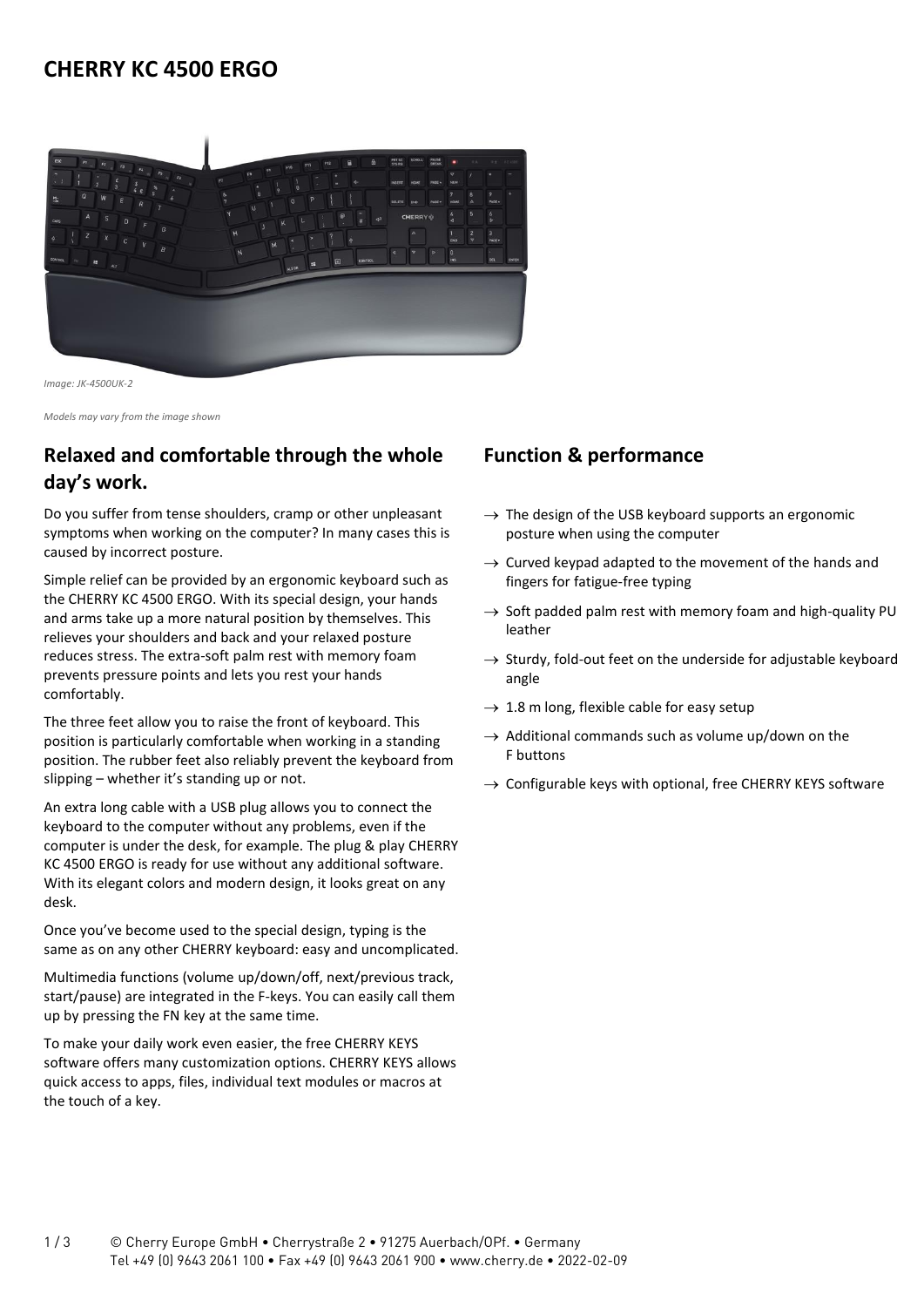# **CHERRY KC 4500 ERGO**

## **Technical Data**

#### **Layout (country or language):**

Product dependant, see table "Models" **Housing colour:**

Product dependant, see table "Models"

**Key colour:** Product dependant, see table "Models" **Weight (product):**

approx. 750 g

#### **Total weight (with packaging):**

approx. 1126 g **Cable Length:** approx. 180 cm

#### **Storage Temperature:**

-20 °C to 60 °C **Operating Temperature:**

0 °C to 40 °C

### **Current Consumption:**

typ. 10mA **Interface:** USB

### **Reliability:** MTBF (90) > 80.000 hours

#### **Product approvals:** • CE



• FCC



- WHQL Win 10 64-bit
- **UKCA**

• cTUVus

### **Dimensions (product):**

approx. 456 x 217 x 35 mm (with feet up: 43mm)

### **Packaging dimensions:**

Single carton: approx. 475 x 258 x 42 mm

Master carton: approx. 490 x 465 x 283 mm

### **Keyboard:**

- Service life, standard key: > 10 million key operations
- Number of Keys: Product dependant, see table "Models"
- Number of Hotkeys: 3 (PC look, Calculator, FN)
- Multimedia functions (Key F1 to F6 + FN): Volume down, Sound on/off, Volume up, Previous title, Next title, Play/pause
- Soft padded palm rest with memory foam and high-quality PU leather, not removable

#### **System requirements:**

USB connection Windows 7, 8, 10 or 11

## **Delivery Volume:**

- CHERRY KC 4500 ERGO
- Operating instructions

### **Packaging Unit:**

Number of products in the master package: 10 Number of master packages per pallet: 10

## **Warranty**

We put a lot of dedication and hard work into the development of our products and we are proud of their quality. This is why, in addition to the statutory guarantee mentioned in the operating instructions, we are granting an expanded manufacturer's guarantee that is subject to the conditions stated below.

For the first two years after delivery, the statutory warranty applies. In the third year after delivery, CHERRY voluntarily grants an additional warranty according to the following conditions ("extended warranty"). In the event of a defect, please contact the seller of your CHERRY product. Do not carry out any repairs on your own and do not open the product. There is no warranty if unauthorized changes to the product cause a defect.

#### **Conditions for the extended warranty**

In the case of a defect after the first 2 years after delivery of the CHERRY product, CHERRY grants its customers for the additional period of one year the right to assert claims for cure, i.e. demand that the defect is remedied or a thing free of defects is supplied. The extended warranty is to be asserted against the seller of the CHERRY product upon presentation of the original invoice, proof of purchase or a comparable proof of the time of purchase.

CHERRY, and the seller of the CHERRY product, where applicable, shall remedy the defect in the event the customer has justified claims for cure under the terms of the extended warranty.

Excluded from the extended warranty are damages caused by improper use, in particular by the effects of chemical substances, other damages caused by external influences, as well as normal wear and tear and optical changes, in particular discoloration or abrasion of shiny areas. Also excluded from the extended warranty are accessories and other parts which are not an integral part of the purchased item.

Errors, technical changes and delivery possibilities excepted. Technical information refers only to the specifications of the products. Features may differ from the information provided.